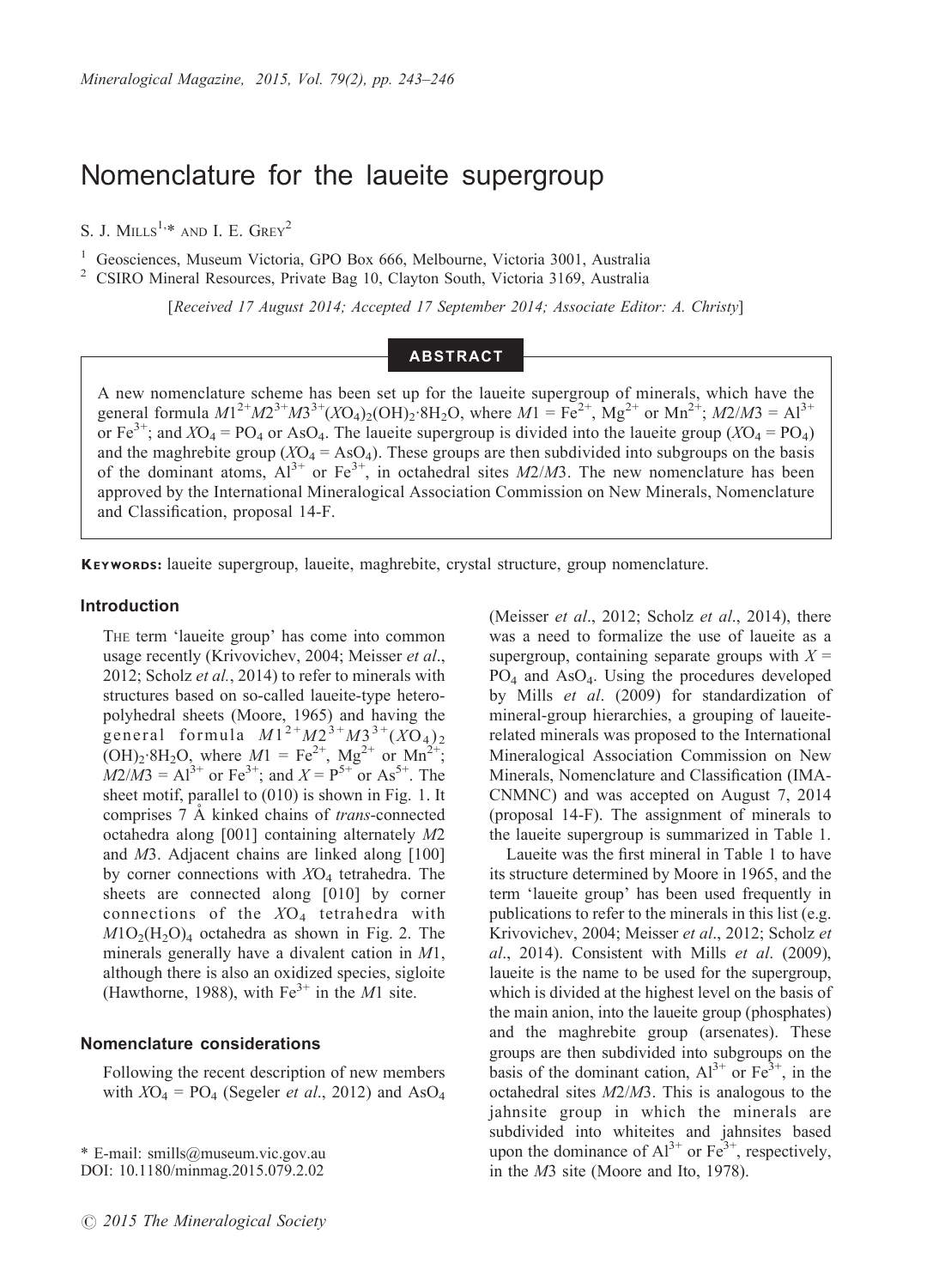S. J. MILLS AND I. E. GREY



FIG. 1. Laueite heteropolyhedral sheet. Small grey, light blue and dark blue spheres are coordinated oxygen, hydroxyl and water, respectively.



FIG. 2. Connectivity between laueite sheets. Small grey, light blue and dark blue spheres are coordinated oxygen, hydroxyl and water, respectively. Large blue spheres are interlayer water molecules.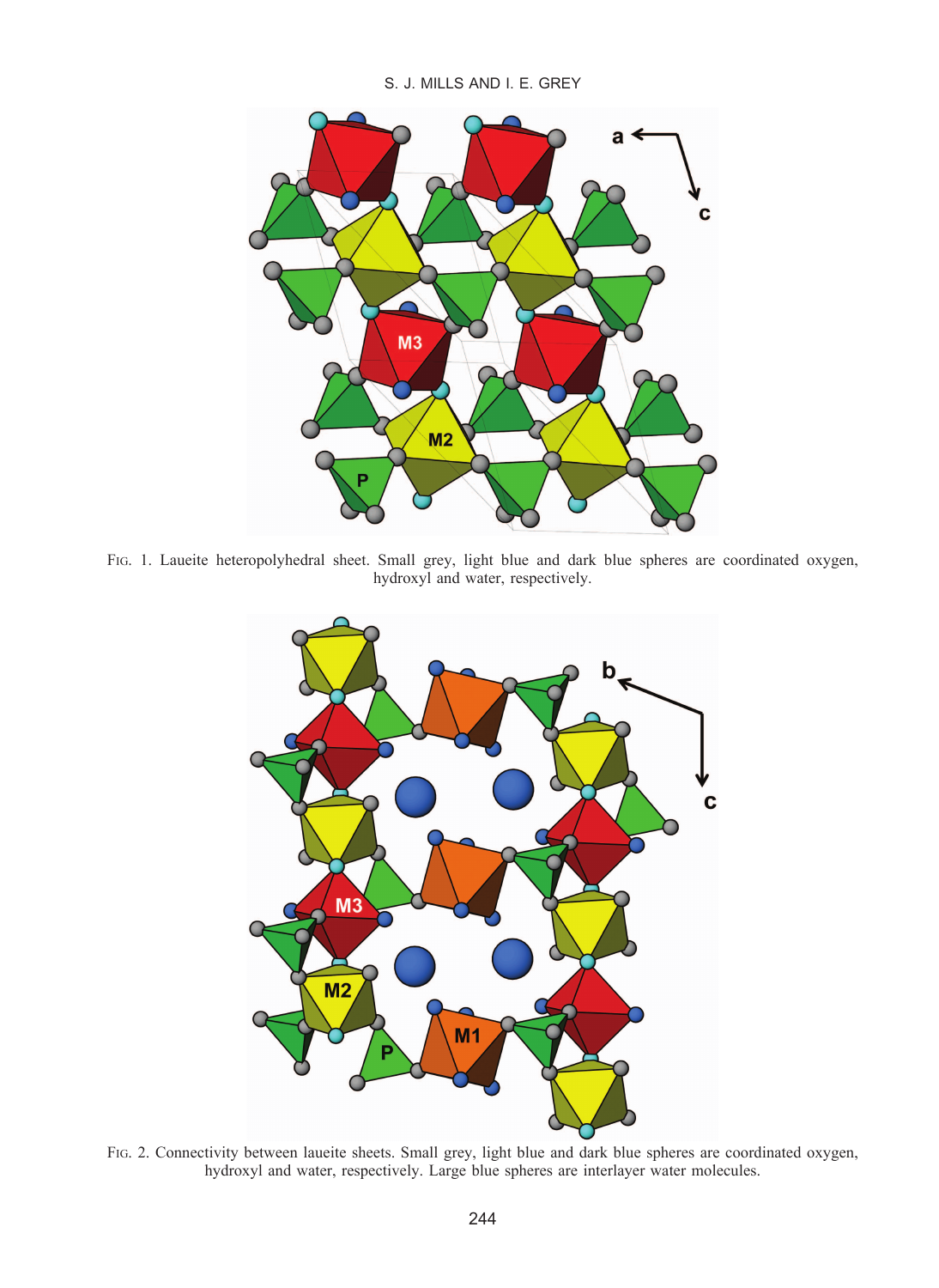| Group name    | Aineral name        | $M^*$              | 22                                                 | M3                                     |             | structure referenc                 |
|---------------|---------------------|--------------------|----------------------------------------------------|----------------------------------------|-------------|------------------------------------|
| Laueite group | ushkovite<br>aueite | $\sum_{i=1}^{N+1}$ | $\mathring{\mathbb{E}}^{\frac{4}{5}}_{\mathbb{E}}$ | $\mathbf{F} \mathbf{e}^{3+}_{\bullet}$ | _<br>բ<br>ÿ | Galliski and Hawtl<br>Moore (1965) |

ference

TABLE 1. Hierarchy for the laueite supergroup.

TABLE 1. Hierarchy for the laueite supergroup.

| Laueite group    | laueite                                                                                              |                               |                                                  |                                                                                                                                                                                                                                                                                                                                                                                                                                        |                        |                                                                                                                                        |
|------------------|------------------------------------------------------------------------------------------------------|-------------------------------|--------------------------------------------------|----------------------------------------------------------------------------------------------------------------------------------------------------------------------------------------------------------------------------------------------------------------------------------------------------------------------------------------------------------------------------------------------------------------------------------------|------------------------|----------------------------------------------------------------------------------------------------------------------------------------|
|                  | ushkovite                                                                                            |                               |                                                  |                                                                                                                                                                                                                                                                                                                                                                                                                                        | <u>፟</u> ፞፞ፚ፞ዄዄ፟ዄ፟ዄ፟ዄ፟ | Moore (1965)<br>Galliski and Hawthorne (2002)<br>Segeler et al. (2012)<br>Leavens and Rheingold (1988)<br>Leavens and Rheingold (1988) |
|                  | ferrolaueite                                                                                         |                               |                                                  |                                                                                                                                                                                                                                                                                                                                                                                                                                        |                        |                                                                                                                                        |
|                  | rdonite                                                                                              |                               |                                                  |                                                                                                                                                                                                                                                                                                                                                                                                                                        |                        |                                                                                                                                        |
|                  | manganogorr<br>gordonite                                                                             |                               |                                                  |                                                                                                                                                                                                                                                                                                                                                                                                                                        |                        |                                                                                                                                        |
|                  |                                                                                                      |                               |                                                  |                                                                                                                                                                                                                                                                                                                                                                                                                                        |                        |                                                                                                                                        |
|                  | paravauxite<br>sigloite                                                                              |                               |                                                  |                                                                                                                                                                                                                                                                                                                                                                                                                                        |                        | Baur (1969 <i>b</i> )<br>Hawthorne (1988)                                                                                              |
|                  | curetonite                                                                                           |                               |                                                  |                                                                                                                                                                                                                                                                                                                                                                                                                                        |                        |                                                                                                                                        |
|                  | mamed                                                                                                |                               | ្នុំ ៖ ៖ ៖ ៖ ៖ ៖ ៖ ៖ ៖<br>ដើម្បី ។ ។ ។ ។ ។ ។ ។ ។ | $\overset{+}{\text{F}}\overset{+}{\text{F}}\overset{+}{\text{F}}\overset{+}{\text{F}}\overset{+}{\text{F}}\overset{+}{\text{F}}\overset{+}{\text{F}}\overset{+}{\text{F}}\overset{+}{\text{F}}\overset{+}{\text{F}}\overset{+}{\text{F}}\overset{+}{\text{F}}\overset{+}{\text{F}}\overset{+}{\text{F}}\overset{+}{\text{F}}\overset{+}{\text{F}}\overset{+}{\text{F}}\overset{+}{\text{F}}\overset{+}{\text{F}}\overset{+}{\text{F}}$ |                        | Cooper and Hawthorne (1994)<br>Grey et al. (2015)                                                                                      |
|                  |                                                                                                      |                               |                                                  |                                                                                                                                                                                                                                                                                                                                                                                                                                        |                        |                                                                                                                                        |
| Maghrebite group | césarferreiraite                                                                                     |                               |                                                  |                                                                                                                                                                                                                                                                                                                                                                                                                                        |                        |                                                                                                                                        |
|                  | maghrebite                                                                                           | $Fe^{2+}$<br>Mn <sup>2+</sup> | $E_{\rm A}^{3+}$                                 | $E_{\mathbf{A}^{3+}}^{2+}$                                                                                                                                                                                                                                                                                                                                                                                                             | $\overset{S^+}{AS^+}$  | Scholz et al. (2014)<br>Meisser et al. (2012)                                                                                          |
|                  |                                                                                                      |                               |                                                  |                                                                                                                                                                                                                                                                                                                                                                                                                                        |                        |                                                                                                                                        |
|                  | * See text for explanation of differing coordinations for the M1 cations in sigloite and curetonite. |                               |                                                  |                                                                                                                                                                                                                                                                                                                                                                                                                                        |                        |                                                                                                                                        |
|                  |                                                                                                      |                               |                                                  |                                                                                                                                                                                                                                                                                                                                                                                                                                        |                        |                                                                                                                                        |

All currently accepted laueite-group minerals have the same dominant trivalent cation,  $Al^{3+}$  or  $Fe<sup>3+</sup>$ , in both the M2 and M3 sites of the 7  $\AA$ chain; however, considering that the M2 and M3 sites have different coordinations,  $M2O<sub>4</sub>(OH)_{2}$ and  $M3O<sub>2</sub>(OH)<sub>2</sub>(H<sub>2</sub>O)<sub>2</sub>$ , there appears to be no reason why each site could not contain a different dominant cation. Indeed, two synthetic phases with heteropolyhedral sheets that are topologically identical to those in laueite, but with M2 and M3 sites containing different cations, have been reported by Wang et al.,  $(2000)$ :  $(enH<sub>2</sub>)$ NbFeOF  $(PO_4)_2(H_2O)_2$  [en = ethylenediamine] with Nb<sup>5+</sup> in site  $M2$  and  $Fe<sup>3+</sup>$  in site  $M3$  and  $(\text{enH}_2)Ti(Fe, Cr)(F, O)(H_{0.3}PO_4)_2(H_2O)_2$  with  $Ti^{4+}$ in site  $M2$  and  $Fe^{3+}/Cr^{3+}$  in site  $M3$ . We have also reported recently on intergrowths between laueite and mangangordonite at Hagendorf Süd, in which a single-crystal refinement on one of the compositions gave dominant Fe in site M2 and dominant Al in site M3 and would correspond to a new mineral species (Grey et al., 2015).

The mineral curetonite,  $Ba(A1, Ti)(PO<sub>4</sub>)$ (OH,O)F (Cooper and Hawthorne, 1994) is included in Table 1, even though it has a different symmetry (monoclinic) and a different arrangement of interlayer cations from the other laueite supergroup members. The reason for its inclusion is that its sheet is topologically identical to the sheet in laueite. In addition, although the sheets are cross-linked by  $Ba^{2+}$  cations rather than by  $M^{2+}O_2(H_2O)_4$  octahedra, the valence-matching principle (Brown, 1981) is maintained in both cases, as described by Cooper and Hawthorne (1994).

In contrast to curetonite, the minerals stewartite (Moore and Araki, 1974) and kastningite (Adiwidjaja et al., 1999), which have similar compositions and symmetries to laueite-supergroup minerals, cannot be considered to belong to the laueite supergroup because their heteropolyhedral sheets are not topologically identical to those in laueite. In particular, the orientation of the  $PO<sub>4</sub>$  groups relative to the sheets differs from that in laueite, and they are classed as geometrical isomers (Moore, 1970, 1975; Krivovichev, 2004). Similarly, the structure layers of pseudolaueite (Baur, 1969a), metavauxite (Baur and Rao, 1967) and strunzite (Fanfani et al., 1978) have a topologically different connectivity between the octahedra and tetrahedra and are thus topological isomers, while geometrical isomerism further separates pseudolaueite from metavauxite and strunzite (Krivovichev, 2004).